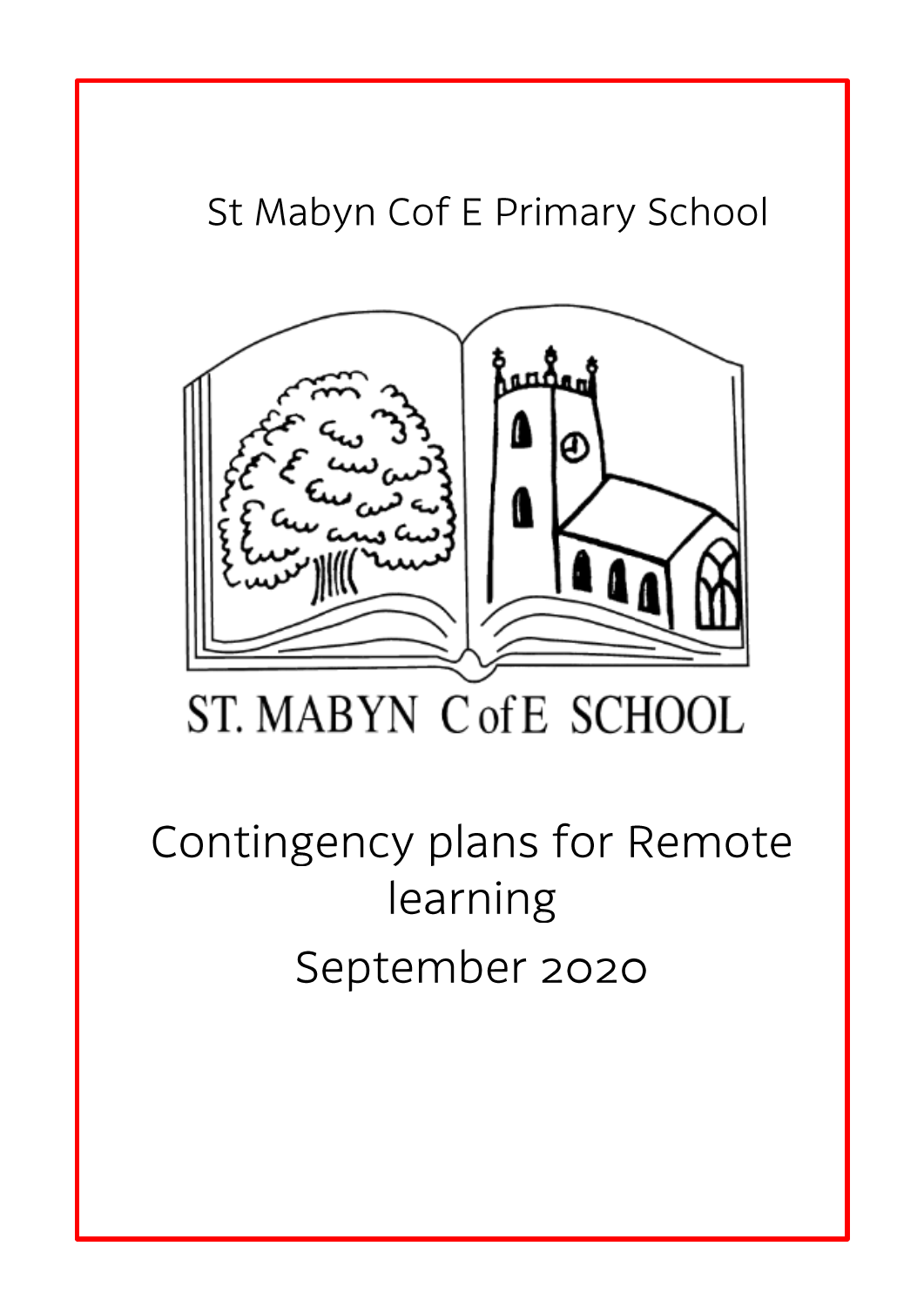In the unlikely event that St. Mabyn School will close due to Covid-19, this contingency plan has been devised through consultation with staff, children and parents and using the government guidance specifically section 5 and will be shared with Children, parents, staff and SMC.

[https://www.gov.uk/government/publications/actions-for-schools-during](https://www.gov.uk/government/publications/actions-for-schools-during-the-coronavirus-outbreak/guidance-for-full-opening-schools#section-5-contingency-planning-for-outbreaks)[the-coronavirus-outbreak/guidance-for-full-opening-schools#section-5](https://www.gov.uk/government/publications/actions-for-schools-during-the-coronavirus-outbreak/guidance-for-full-opening-schools#section-5-contingency-planning-for-outbreaks) [contingency-planning-for-outbreaks](https://www.gov.uk/government/publications/actions-for-schools-during-the-coronavirus-outbreak/guidance-for-full-opening-schools#section-5-contingency-planning-for-outbreaks)

#### See also

[https://www.gov.uk/government/publications/containing-and-managing-local-coronavirus](https://www.gov.uk/government/publications/containing-and-managing-local-coronavirus-covid-19-outbreaks/covid-19-contain-framework-a-guide-for-local-decision-makers)[covid-19-outbreaks/covid-19-contain-framework-a-guide-for-local-decision-makers](https://www.gov.uk/government/publications/containing-and-managing-local-coronavirus-covid-19-outbreaks/covid-19-contain-framework-a-guide-for-local-decision-makers)

It should be recognised that provision needs to be flexible to work with parents who may need to be working from home to provide childcare for possibly several children and staff who may also be working around young children. The focus of remote learning has now moved from wellbeing to more of fulfilling curriculum age expectations. Our class teachers will need to work with our parents to share the expectations to ensure full engagement. Learning will need to be uploaded daily and where there are difficulties in doing this, class teachers will need to make contact with parents if necessary. However, the lessons learnt from lockdown show that contact can't always be guaranteed especially where Wi-Fi connections are poor or there are poor mobile signals. Consideration for Key workers

This will depend on the nature of the school closure whether the closure is local to St Mabyn or County wide in Cornwall. We will endeavour to give as much notice as possible if school is closed.

#### Individual Children

Children who are unwell and sent home are not expected to do home learning until they feel well enough or are well enough to return to school following our school policies.

It has now become part of the legislative framework that children who are sent home with suspected Covid-19 and have to self-isolate for 10 days will be expected to complete home learning when their symptoms improve and parents will need to contact class teachers at the appropriate time.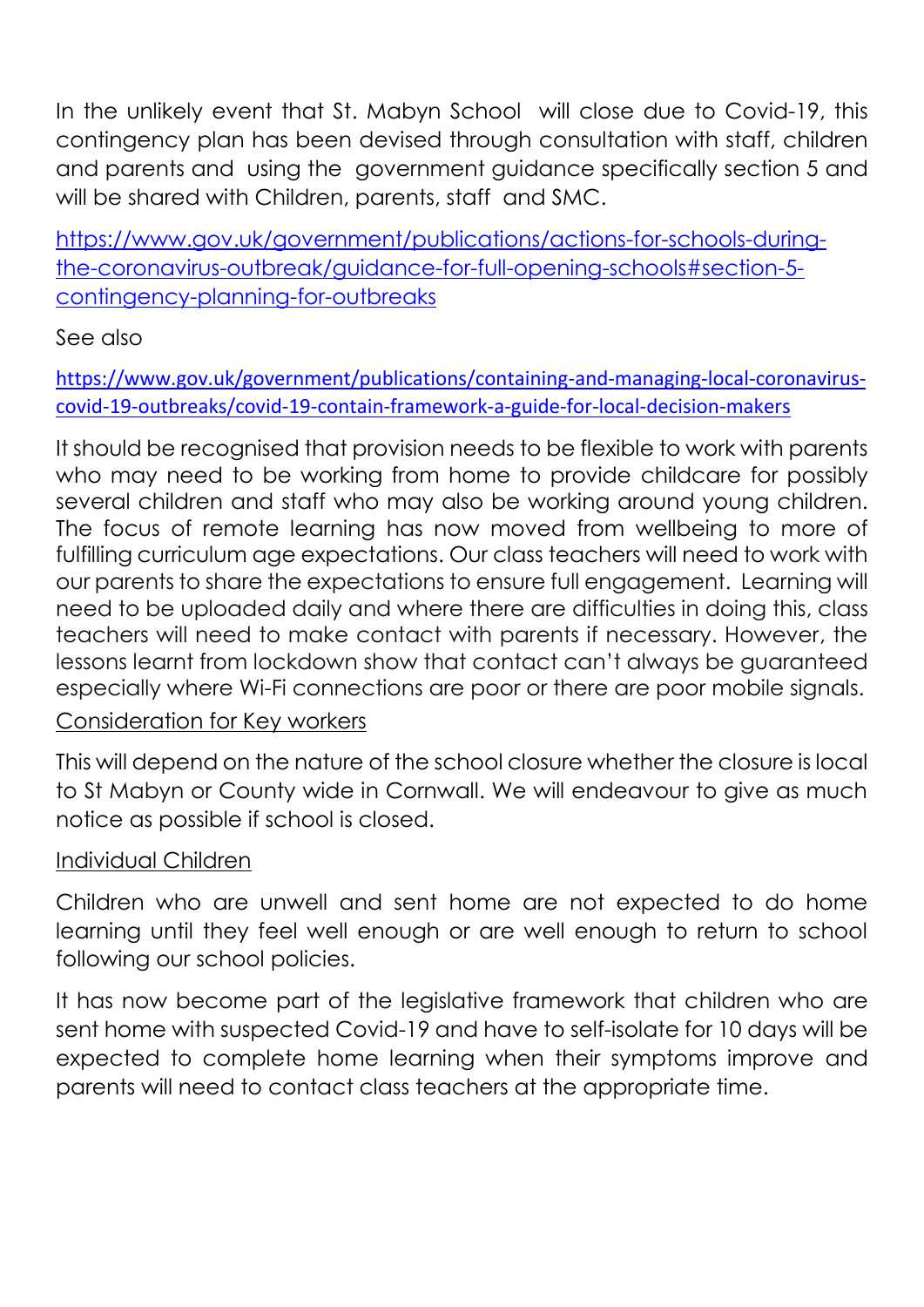#### Government Expectations

#### Remote education support

"Where a class, group or small number of pupils need to self-isolate, or there is a local lockdown requiring pupils to remain at home, we expect schools to have the capacity to offer immediate remote education. Schools are expected to consider how to continue to improve the quality of their existing offer and have a strong contingency plan in place for remote education provision by the end of September. This planning will be particularly important to support a scenario in which the logistical challenges of remote provision are greatest, for example where large numbers of pupils are required to remain at home."

In developing these contingency plans, we expect schools to:

- use a curriculum sequence that allows access to high-quality online and offline resources and teaching videos and that is linked to the school's curriculum expectations
- give access to high quality remote education resources
- select the online tools that will be consistently used across the school in order to allow interaction, assessment and feedback and make sure staff are trained in their use
- provide printed resources, such as textbooks and workbooks, for pupils who do not have suitable online access
- recognise that younger pupils and some pupils with SEND may not be able to access remote education without adult support and so schools should work with families to deliver a broad and ambitious curriculum

When teaching pupils remotely, we expect schools to:

- set assignments so that pupils have meaningful and ambitious work each day in a number of different subjects
- teach a planned and well-sequenced curriculum so that knowledge and skills are built incrementally, with a good level of clarity about what is intended to be taught and practised in each subject
- provide frequent, clear explanations of new content, delivered by a teacher in the school or through high-quality curriculum resources or videos
- gauge how well pupils are progressing through the curriculum, using questions and other suitable tasks and set a clear expectation on how regularly teachers will check work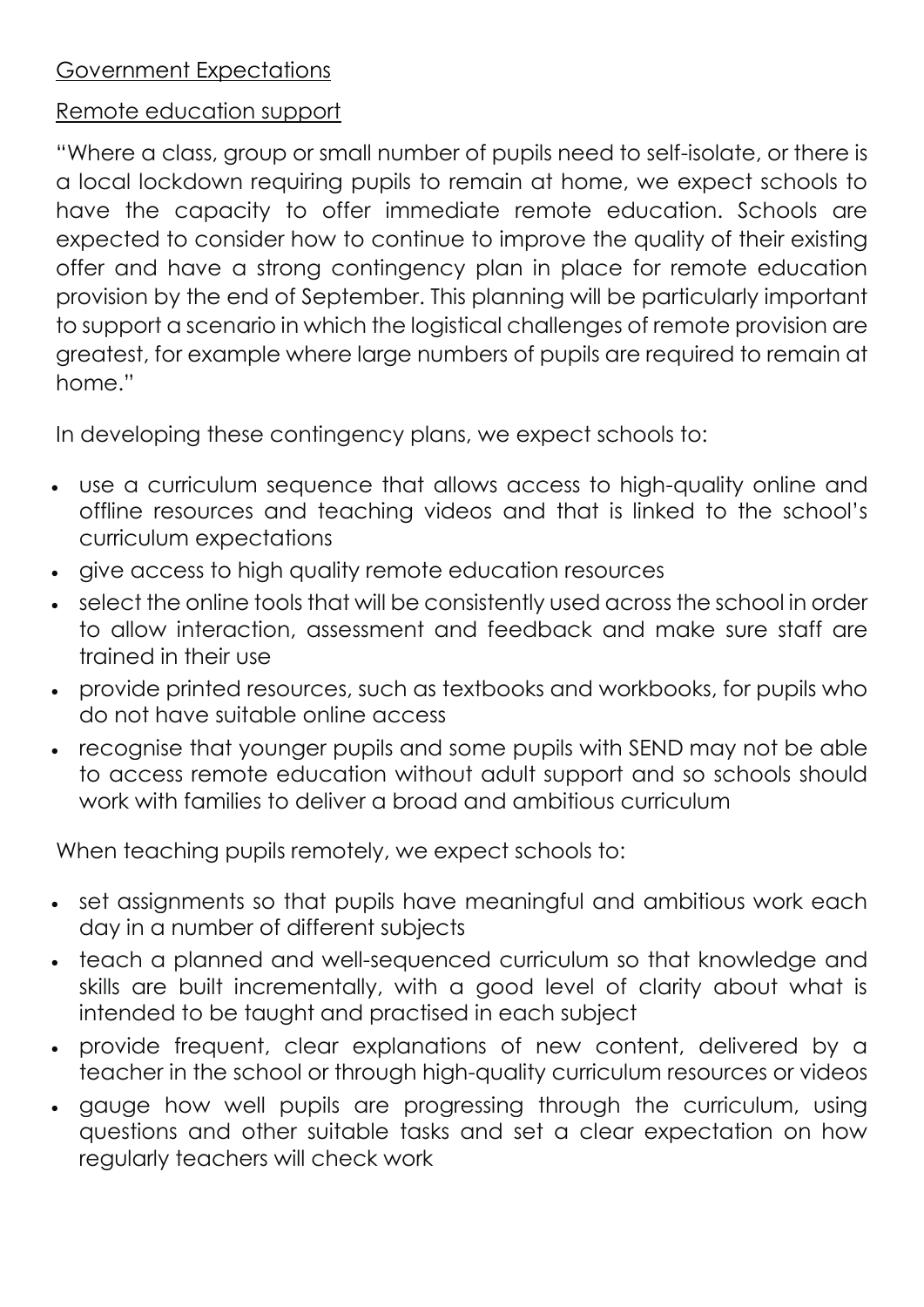- enable teachers to adjust the pace or difficulty of what is being taught in response to questions or assessments, including, where necessary, revising material or simplifying explanations to ensure pupils' understanding
- plan a programme that is of equivalent length to the core teaching pupils would receive in school, ideally including daily contact with teachers

We expect schools to consider these expectations in relation to the pupils' age, stage of development or special educational needs, for example where this would place significant demands on parents' help or support. We expect schools to avoid an over-reliance on long-term projects or internet research activities.

#### Children's Expectations

- Children expect daily contact with their teacher i.e. videos comments posted on Class dojo
- Challenges that are fun to complete
- Work matched to their ability and needs
- Daily instructions and contact through Class dojo
- Dojos to be awarded and when 20, 50 100 dojos reached special mentions on class stories.
- Celebration Collective worship to be videoed.

#### Parent's Expectations taken from Parent survey

- Home learning following school curriculum
- Zoom style lessons to keep children motivated and engaged
- Seeing and hearing the teachers more as encouragement
- Clear lines of communication between the teacher with areas for parents to support their child/ren's learning
- As much notice as possible and an idea of daily routines
- That a syllabus has been developed to support ongoing learning.
- Parents should not be directed to sites that require payments for resources.

#### Staff/School Expectations

- Class teachers will contact all parents once a week by phone.
- Deputy Designated Safeguarding Lead to contact parents where there are concerns around child safety at least once a week.
- Mrs Howells and Mrs Thomas to contact parents where children are identified for TIS work once a week.
- Teachers to set a weekly project following Gov. expectations of sequencing and progression following as near as possible our usual curriculum and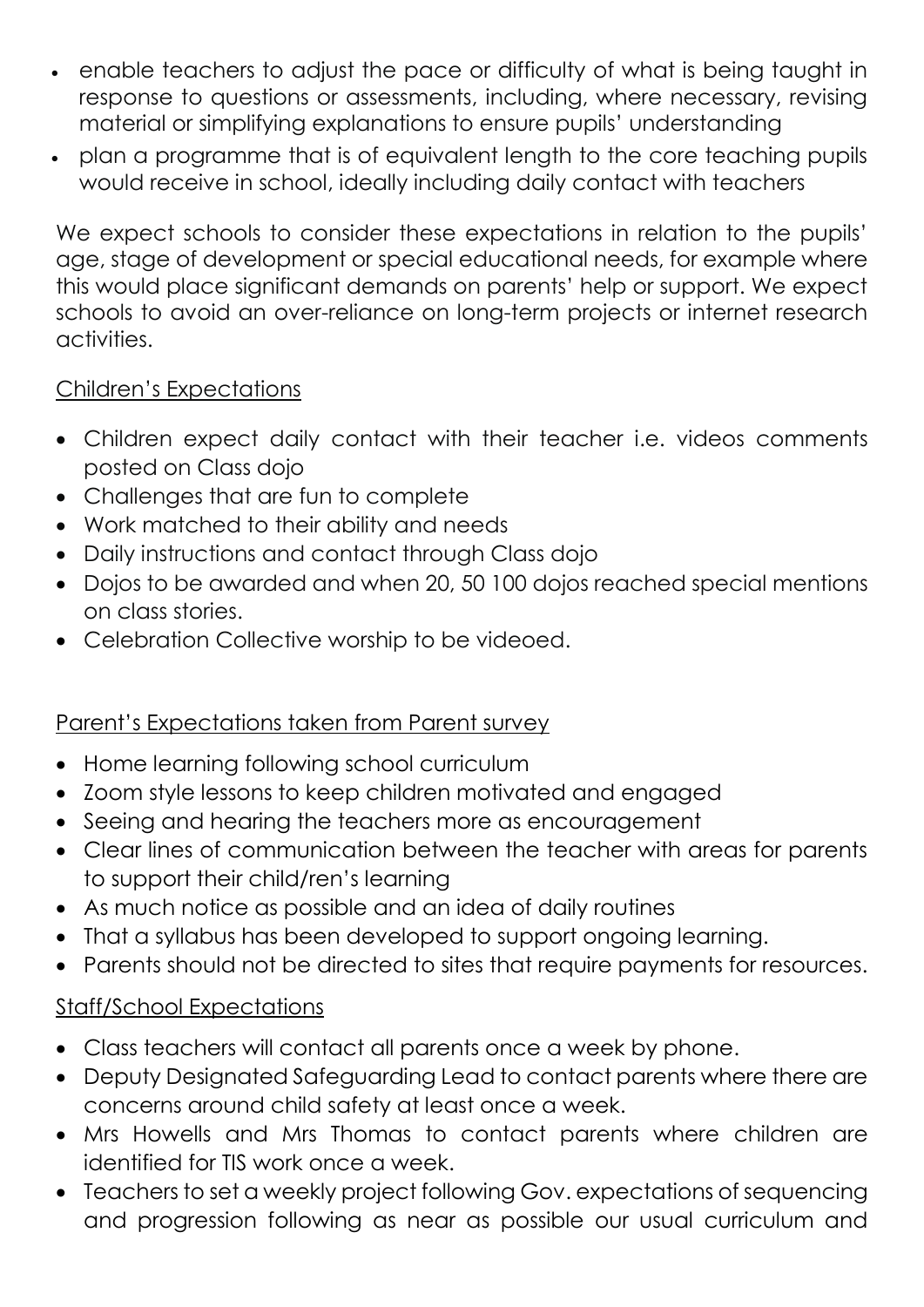provide HoS with a brief weekly outline of planning for core subjects of Maths reading and writing. There may be flexibility around the foundation subject content e.g PE Art Music as there needs to be recognition of support from home and resource availability.

- **Maths** daily activity white rose video and worksheet and problem solving and printed worksheets will be delivered where online resources are limited.
- **English writing** daily linked to a genre to include spelling, punctuation, and sentence level work. Blue writing book sent home where online resources are limited
- **Reading** daily to include phonics RWinc activities.
- Class teachers to video themselves reading a class reader.
- **Foundation subjects** to be planned for each day following our curriculum where possible.
- Parents can be directed to Oak Academy if it fits within our curriculum
- Teachers to check in with pupils am and pm, give feedback on work for improvements-
- Use Class Dojo, Book Creator, Sumdog, Spag.com and Google Classroom to set work.
- Not all work to be computer based. Children will be sent home with a pack of resources to include a blue lined writing book and a yellow squared maths book.
- Children to use exercise books with the same expectations as school for presentation and handwriting.
- Children need to know their passwords for Sumdog, Book Creator and Google Classroom and Spag.com.
- By contacting the school, parents can arrange to borrow a school chrome book by agreeing to the Trust's ICT terms and conditions and by signing a loan agreement.
- Parents to support and provide space for children to complete their daily tasks and inform school if there are any concerns so school and parents can work together.
- Parents to liaise with teachers by phone so teachers can fulfil their roles effectively.
- Parents to communicate with teachers if there are any problems or work set is too difficult so that work can be adjusted.
- Parents will not be expected to pay or sign up for websites that require payments.
- Teachers will set quiet times on Class Dojo which indicate they are not available to answer messages usually between 6pm and 8.00am.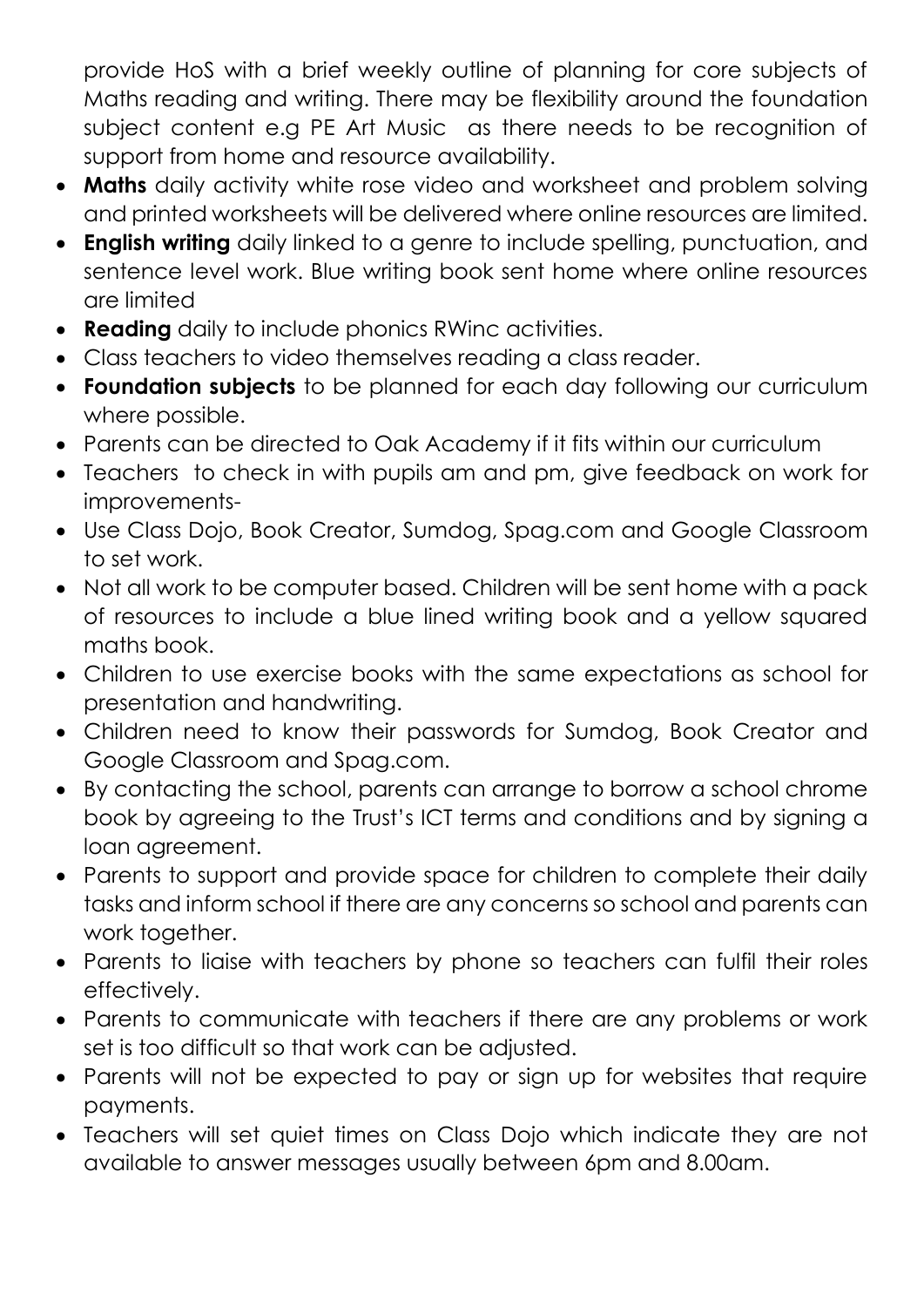#### SEND

 We recognise that younger pupils and some pupils with SEND may not be able to access remote education without adult support. Class teachers with the support of our SENDCo Jemma Shields and Head of School will work with families to support the delivery of learning pitched to the needs of the child, helping to move children forward with any specific targets set for them. The Head of School and SENDCo will also liaise with external agencies to obtain more specialised support if required.

Email contact for SENDCo: [jemma.shields@celticcross.education](mailto:jemma.shields@celticcross.education)

#### Plan

One weekly sheet with links for daily activities will be shared with parents via Class Dojo, this has worked well during lockdown and teachers will post written comments, videos and audios.

Teachers will plan a weekly series of lessons for core subjects linked to the current theme of the curriculum in a progressive sequence following Government guidance: Teachers may need to use 'google classroom' drives as a method to deliver any bespoke work sheets or tutorials so it is really important KS2 children know all their passwords. Please see below the plan for the curriculum 2020-2021 for each class.

Marking of remote learning should include comments to improve and take learning further rather than just be encouraging and children will be encouraged to correct and make changes where necessary.

|           | 9.00-9.30 | 9.30-10.30 | 11-00-12.00 | 1.00-2.00  | Reading |
|-----------|-----------|------------|-------------|------------|---------|
| Monday    | Physical  | Maths      | Writing:    | Foundation | Reading |
|           | activity  |            | spelling    | subjects   |         |
| Tuesday   | Physical  | Maths      | Writing:    | Foundation | Reading |
|           | activity  |            | Grammar     | subjects   |         |
| Wednesday | Physical  | Maths      | Writing:    | Foundation | Reading |
|           | activity  |            | text        | subjects   |         |
| Thursday  | Physical  | Maths      | Writing:    | Foundation | Reading |
|           | activity  |            | text        | subjects   |         |
| Friday    | Physical  | Maths      | Writing:    | Foundation | Reading |
|           | activity  |            | text        | subjects   |         |

A timetable of suggested home learning to reflect the timetable in school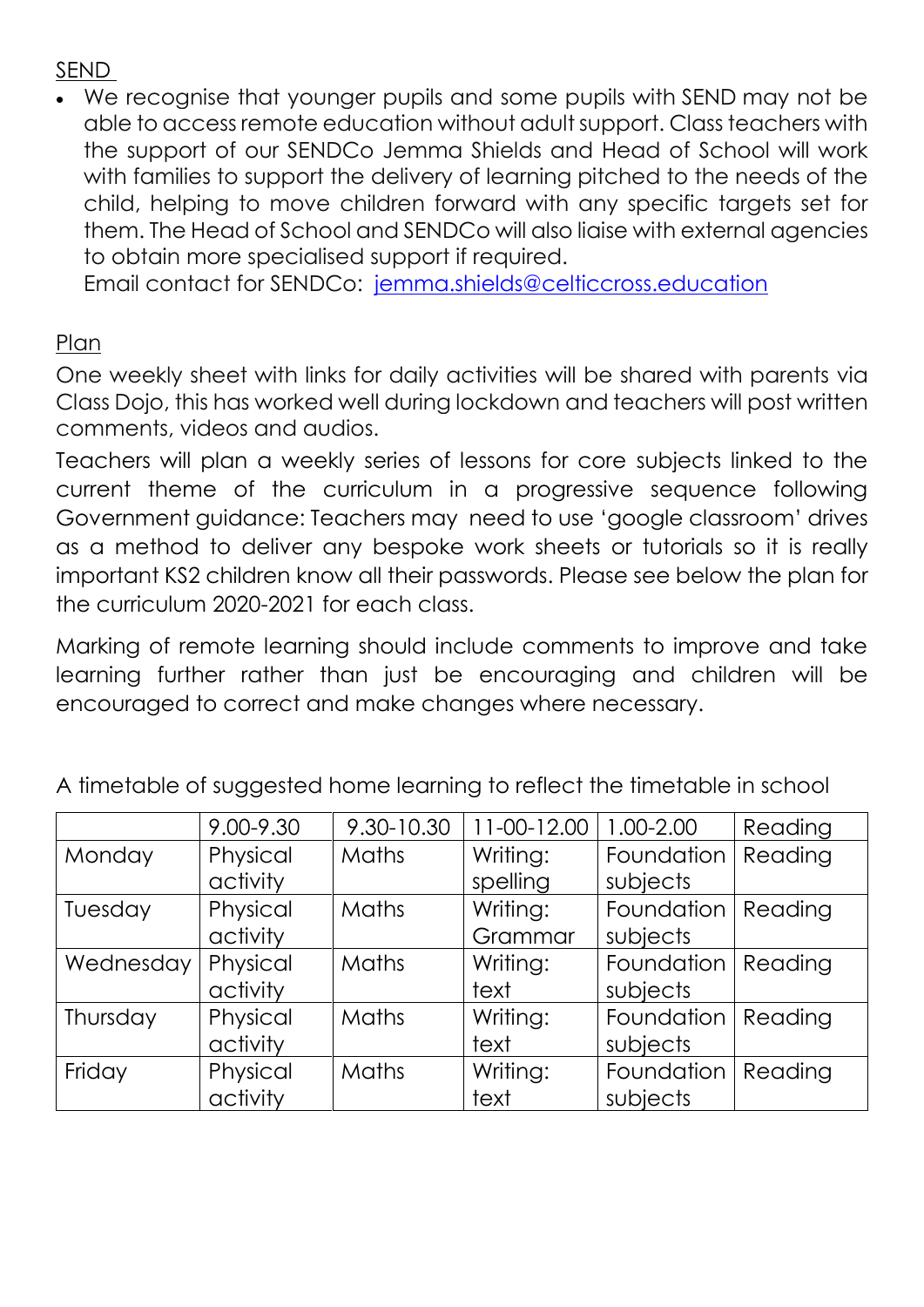### **Class 1 EYFS/KS1 Long Term Plan – 2020/2021**

| Subject                                         | Autumn 1<br>Covid-19                                                                                                                                | Autumn <sub>2</sub><br><b>Celebrations</b>                                                                                                                                        | Spring<br><b>Travel</b>                                                                                                                                                                   |                                                                                                              | <b>Summer</b><br>Sea side                                                                                                                     |                                                                                     |                                                                                                                                                                                                                      |  |
|-------------------------------------------------|-----------------------------------------------------------------------------------------------------------------------------------------------------|-----------------------------------------------------------------------------------------------------------------------------------------------------------------------------------|-------------------------------------------------------------------------------------------------------------------------------------------------------------------------------------------|--------------------------------------------------------------------------------------------------------------|-----------------------------------------------------------------------------------------------------------------------------------------------|-------------------------------------------------------------------------------------|----------------------------------------------------------------------------------------------------------------------------------------------------------------------------------------------------------------------|--|
|                                                 | recovery                                                                                                                                            | 7 weeks                                                                                                                                                                           | 6 weeks                                                                                                                                                                                   | 5                                                                                                            | 6 weeks                                                                                                                                       | 7                                                                                   |                                                                                                                                                                                                                      |  |
|                                                 | 7 weeks                                                                                                                                             |                                                                                                                                                                                   | weeks                                                                                                                                                                                     |                                                                                                              | weeks                                                                                                                                         |                                                                                     |                                                                                                                                                                                                                      |  |
| Possible<br>trips                               | <b>None</b>                                                                                                                                         |                                                                                                                                                                                   |                                                                                                                                                                                           | Airport                                                                                                      | <b>Beach</b>                                                                                                                                  |                                                                                     |                                                                                                                                                                                                                      |  |
| <b>Big</b><br>question                          | What is a<br>hero?                                                                                                                                  | Why do we have<br>celebrations?                                                                                                                                                   |                                                                                                                                                                                           | What is your favourite type of<br>transport and why?                                                         | How do we keep safe at the<br>beach?                                                                                                          |                                                                                     |                                                                                                                                                                                                                      |  |
| Literacy<br>Ideas of<br>key texts /<br>stories. | Assessment<br>of children<br>post<br>lockdown<br>Mary<br>Seacole<br>Autumn<br>Hibernation                                                           | Christmas story<br>Bonfire night<br>Poppy Day                                                                                                                                     | Whatever next?<br>Easter story<br>The journey<br>Letter to Father Christmas - letter<br>writing<br>First moon landing                                                                     |                                                                                                              |                                                                                                                                               |                                                                                     | Lighthouse Keepers Lunch<br>Sally and the limpet<br>Sharing a shell<br>Seaside poems - acrostic and<br>shape poems<br>The fish who could wish<br>What the ladybird heard at the<br>seaside<br>Beach safety - posters |  |
| Spelling                                        | <b>First 100</b><br>HFW's<br>Tricky words<br>phase 3/4/5<br>Spellings in<br>line with<br>phonic<br>phase                                            | First 100 HFW's<br>Tricky words<br>phase 3/4/5<br>Spellings in line<br>with phonic<br>phase<br>Suffixes - s/es<br>$Prefix - Un$                                                   | First 100 HFW's<br>Tricky words phase<br>3/4/5<br>Spellings in line with<br>phonic phase<br>Suffixes - s/es<br>$Prefix - Un$                                                              |                                                                                                              | First 100 HFW's<br>Tricky words phase 3/4/5<br>Spellings in line with<br>phonic phase<br>Suffixes - s/es<br>$Prefix - Un$<br>Spelling 200 HFW |                                                                                     |                                                                                                                                                                                                                      |  |
|                                                 | <b>First 100</b><br>HFW's<br><b>Tricky words</b><br>phase 3/4/5<br>Spellings in<br>line with<br>phonic<br>phase                                     | First 100 HFW's<br><b>Tricky words</b><br>phase 5<br>Spellings in line<br>with phonic<br>phase<br>Days and<br>months<br>Numbers up to<br>50<br>Suffixes just<br>adding the suffix | Spelling 200 HFW<br>Numbers up to 100<br>Suffix rules dropping the<br>e<br>Doubling the<br>consonant<br>Days and months<br>Tricky words phase 5<br>Spellings in line with<br>phonic phase |                                                                                                              | Using all the suffix rules<br>Days and months<br>Spellings in line with<br>phonic phase                                                       |                                                                                     |                                                                                                                                                                                                                      |  |
| Maths                                           | Assessment<br>of children<br>post<br>lockdown<br>Place value<br>(within 10)<br>Addition and<br>subtraction<br>(within 10)                           | Addition and<br>subtraction(withi<br>n 10)<br>Geometry -<br>shape<br>Number place<br>value (within 20)                                                                            | Addition<br>and<br>subtraction<br>(within 20)<br>Place value<br>(within 50)                                                                                                               | Place value<br>(within 50)<br>Measurement -<br>length and<br>height<br>Measurement -<br>weight and<br>volume | Multiplication<br>and division<br>Fractions<br>Geometry -<br>position and<br>direction                                                        | Place value<br>(within $100$ )<br>Measuremen<br>t - money<br>Measuremen<br>t - time |                                                                                                                                                                                                                      |  |
|                                                 | Assessment<br>of children<br>Place value<br>(within 50)<br>Addition and<br>subtraction<br>Measuremen<br>t (money)<br>Multiplication<br>and division | Addition and<br>subtraction<br>Measurement<br>(money)<br>Multiplication<br>and division                                                                                           | Multiplicatio<br>n and<br>division<br><b>Statistics</b>                                                                                                                                   | Geometry -<br>properties of a<br>shape<br><b>Fractions</b>                                                   | Measurement -<br>length and<br>height<br>Measurement -<br>position and<br>direction<br>Consolidation<br>and problem<br>solving                | Measuremen<br>t - time<br>Measuremen<br>t - mass,<br>capacity<br>and<br>temperature |                                                                                                                                                                                                                      |  |
| Science                                         |                                                                                                                                                     | Human and animals<br>Seasons and changes                                                                                                                                          | Everyday materials<br>Plants<br>(forces and motion)<br>Seasonal changes<br>Seasons and change                                                                                             |                                                                                                              |                                                                                                                                               |                                                                                     |                                                                                                                                                                                                                      |  |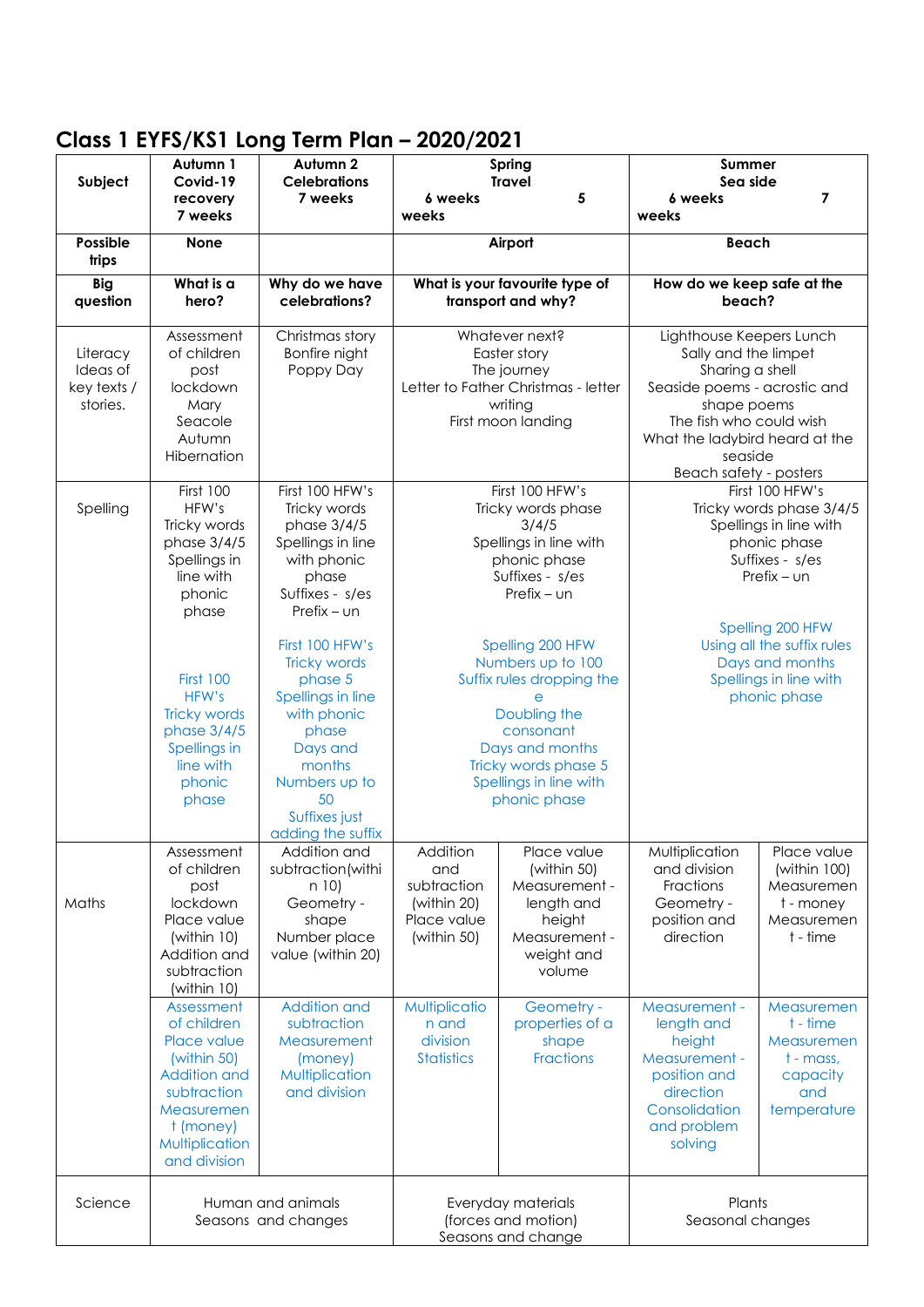| Computing                                              | Computer science<br>I can <b>predict</b> the behaviour of<br>simple programs<br>I can create and run a program<br>(an algorithm or multiple<br>algorithms that can be<br>understood by a computer)<br>I can debug (find and fix a<br>problem) within a simple<br>program I understand that digital<br>devices run programs that have<br>been created by humans |                                                    | Digital literacy<br>I can describe ways in which<br>people might make themselves<br>look different online.<br>I can explain some risks of<br>communicating online safety<br>I can explain why I should<br>always ask a trusted adult<br>before I share any information<br>about myself online. |                                               | Information technology<br>I can identify the major parts of<br>digital devices (e.g. keyboard,<br>screen, power, batteries,<br>touchscreen)<br>I can name my work so that<br>others know it belongs to me. |                                                                                                     |
|--------------------------------------------------------|----------------------------------------------------------------------------------------------------------------------------------------------------------------------------------------------------------------------------------------------------------------------------------------------------------------------------------------------------------------|----------------------------------------------------|------------------------------------------------------------------------------------------------------------------------------------------------------------------------------------------------------------------------------------------------------------------------------------------------|-----------------------------------------------|------------------------------------------------------------------------------------------------------------------------------------------------------------------------------------------------------------|-----------------------------------------------------------------------------------------------------|
| Design<br>Technolog<br>У<br><b>Blocked</b><br>with Art | Design and make a Christmas<br>decoration - using different types<br>of paint.<br>Make rockets - Mix<br>secondary colours and<br>shades<br>Design and make a collage -<br>Use a variety of tools and<br>techniques including the use of<br>different brush sizes and types.                                                                                    |                                                    | Look at a famous artist<br>Explore the differences and<br>similarities within the work of<br>artists, craftspeople and<br>designers in different times and<br>cultures.<br>Make a piece of art work<br>related to the artist.                                                                  |                                               | Make a simple pot<br>Manipulate clay for a variety of<br>purposes, inc. thumb pots,<br>simple coil pots and models.                                                                                        |                                                                                                     |
| History                                                | Significant historical events,<br>people and places inn their own<br>locality, key places (potentially<br>key people?) Black history                                                                                                                                                                                                                           |                                                    | Significant historical events,<br>people and places in their own<br>locality                                                                                                                                                                                                                   |                                               | History of the seaside                                                                                                                                                                                     |                                                                                                     |
| Geograph<br>у                                          | Using a map - identifying UK<br>countries, seas                                                                                                                                                                                                                                                                                                                |                                                    | UK countries and capital cities<br>Travel around UK - forms of<br>transport<br>Route to Newquay airport -<br>create own map<br>Daily and Seasonal Weather<br>www.Raintoday.co.uk<br>weather in the news paper - zig<br>zag book following weather<br>over term                                 |                                               | Use compass directions<br>Directional language<br>Looking at local area -<br>recording human and physical<br>features<br>Aerial pictures of school - simple<br>maps of local area                          |                                                                                                     |
| Music                                                  |                                                                                                                                                                                                                                                                                                                                                                | Singing project with CMST lead                     |                                                                                                                                                                                                                                                                                                | Singing                                       | Musical instruments                                                                                                                                                                                        |                                                                                                     |
| PE                                                     |                                                                                                                                                                                                                                                                                                                                                                | Fundamental skills                                 |                                                                                                                                                                                                                                                                                                | Games                                         | Athletics Swimming                                                                                                                                                                                         |                                                                                                     |
|                                                        |                                                                                                                                                                                                                                                                                                                                                                | Dance<br>Emergencies and getting help -            |                                                                                                                                                                                                                                                                                                | Gymnastics<br>Healthy friendships - brook     | Catching and throwing skills<br>Teeth cleaning -brook learning                                                                                                                                             |                                                                                                     |
| <b>PSHE</b>                                            | brook learning                                                                                                                                                                                                                                                                                                                                                 |                                                    | learning                                                                                                                                                                                                                                                                                       |                                               | Good and not good feelings -                                                                                                                                                                               |                                                                                                     |
| Cornwall<br><b>PSHE</b>                                | People who care for us - brook<br>learning                                                                                                                                                                                                                                                                                                                     |                                                    | Healthy food and choices -<br>brook learning                                                                                                                                                                                                                                                   |                                               | brook learning                                                                                                                                                                                             |                                                                                                     |
| R.E<br>(Including<br>SMSC)                             | <b>L1.10 What</b><br>does it mean<br>to belong to<br>a faith<br>community?                                                                                                                                                                                                                                                                                     | L1.1 What do<br>Christians believe<br>God is like? | 1.7 Who is<br>Jewish and<br>how do they<br>live?                                                                                                                                                                                                                                               | 1.7 Who is<br>Jewish and how<br>do they live? | 1.2 Who do<br>Christians say<br>made the<br>world?                                                                                                                                                         | L1.9 How<br>should we<br>care for the<br>world and for<br>others, and<br>why does it<br>matter? (C, |
|                                                        | Value=Love<br>creation story                                                                                                                                                                                                                                                                                                                                   | Value=Peace<br>the Christmas<br>Story              | Value=Trust<br>Noah's Ark                                                                                                                                                                                                                                                                      | Value=Fellowshi<br>p The Last<br>Supper       | Value=Friendshi<br>p The story of<br>the paralysed<br>man                                                                                                                                                  | J, NR)<br>Value=Justic<br>e Jonah and<br>the Whale                                                  |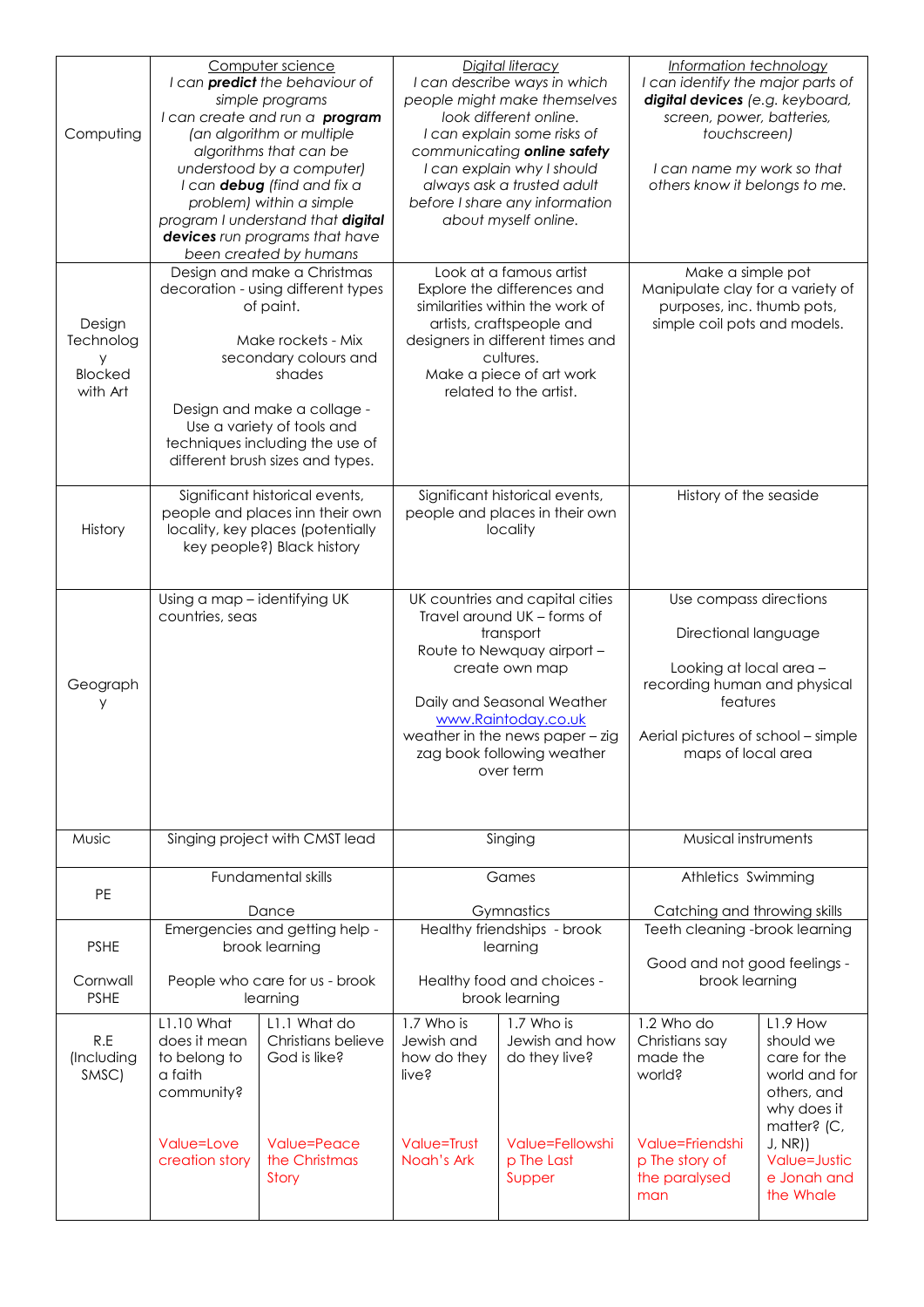## Class 2

| Subject                                         | Autumn 1<br>Covid-19 recovery<br>7 weeks                                                                                                                                                                                                                                                                                                                            | Autumn 2<br><b>WW1/WW2</b><br>7 weeks                                                                                                                                                                                                                                        | Spring 1<br><b>Victorians</b><br>6 weeks                                                                                                                                                                                                                                                                                        | Spring 2<br><b>Inventions</b><br>5 weeks                                                                                                       | Summer<br><b>Brazil</b><br>6 weeks<br>weeks                                                                                                                                                                                                            | 7                                                                                                                                                                                         |
|-------------------------------------------------|---------------------------------------------------------------------------------------------------------------------------------------------------------------------------------------------------------------------------------------------------------------------------------------------------------------------------------------------------------------------|------------------------------------------------------------------------------------------------------------------------------------------------------------------------------------------------------------------------------------------------------------------------------|---------------------------------------------------------------------------------------------------------------------------------------------------------------------------------------------------------------------------------------------------------------------------------------------------------------------------------|------------------------------------------------------------------------------------------------------------------------------------------------|--------------------------------------------------------------------------------------------------------------------------------------------------------------------------------------------------------------------------------------------------------|-------------------------------------------------------------------------------------------------------------------------------------------------------------------------------------------|
| Possible<br>trips                               | <b>None</b>                                                                                                                                                                                                                                                                                                                                                         | <b>Military</b><br>museum?                                                                                                                                                                                                                                                   |                                                                                                                                                                                                                                                                                                                                 |                                                                                                                                                | Local area<br>walks                                                                                                                                                                                                                                    | <b>Eden Biomes</b>                                                                                                                                                                        |
| <b>Big</b><br>question                          | Why did we have<br>lock down?                                                                                                                                                                                                                                                                                                                                       | Why do we<br>have wars?                                                                                                                                                                                                                                                      | Who was<br>Queen<br>Victoria<br>and what<br>was life like<br>in Victorian<br>school?                                                                                                                                                                                                                                            | Was the<br>Victorian era<br>the age of<br>invention?                                                                                           | Which wild<br>animals and<br>plants thrive in<br>your locality?                                                                                                                                                                                        | Why should<br>the rainforest<br>be important<br>to us?                                                                                                                                    |
| Literacy<br>Ideas of<br>key texts /<br>stories. | Fiction - Beauty and<br>the Beast<br>Non-fiction<br>Poetry                                                                                                                                                                                                                                                                                                          | Fiction -<br>Grandpa's<br><b>Great Escape</b><br>Non-fiction-<br>Instructions<br>Poetry                                                                                                                                                                                      | Fiction -<br><b>Street Child</b><br>by Berlie<br>Doherty<br>Non-fiction<br>Newspaper<br>Report<br>Poetry                                                                                                                                                                                                                        | Fiction - Alice<br>in Wonderland<br>Non-fiction-<br>Letters to<br>Queen of<br>Hearts<br>Poetry                                                 | Fiction - Rio<br>(2011)<br>Non-fiction -<br>Non<br>chronological<br>reports<br>Poetry                                                                                                                                                                  | Fiction - The<br>Great Kapok<br><b>Tree</b><br>Non-fiction-<br>Persuasive<br>Writing                                                                                                      |
| Spelling                                        | Suffi<br>xes<br>revis<br>ion<br>$('-s',$<br>$\ddot{\ }$<br>es',<br>$\mathbf{r}$<br>er',<br>$\mathbf{r}$<br>ed',<br>$\ddot{\ }$<br>ing'<br>Prefi<br>xes<br>'un-<br>'dis-<br>Apostrophes for<br>contractions<br><b>Spelling Strategies</b><br>Rarer GPCs: words<br>with the /eɪ/ sound<br>spelt 'ei' (vein),<br>'eigh' (eight), 'aigh'<br>(straight) or 'ey'<br>(hey) | Homophones<br>(brake/break,<br>grate/great,<br>eight/ate,<br>weight/wait,<br>son/sun)<br>Prefixes 'mis-'<br>and 're-'<br>The $/I/$ sound<br>spelt 'y'<br>Words<br>ending<br>with the<br>/g/ sound spelt<br>'-gue' and the<br>/k/ sound spelt<br>'-que' (French<br>in origin) | Suffixes<br>'-ness'<br>and '-<br>ful'<br>followin<br>Q <sub>q</sub><br>Consonant<br>Prefixes<br>'sub-' and<br>'tele-'<br>Apostrophe<br>s for<br>contraction<br>Words with<br>the $/$<br>sound spelt<br>'ch' (mostly<br>French in<br>origin) as<br>well as 's',<br>'ss(ion/ure')<br>$Suffixes -$<br>ness-less-<br>$f \cup I - I$ | Prefixes 'super-<br>' and 'auto-'<br>Spelling<br>Strategies<br>Words with the<br>/k/ sound<br>spelt 'ch'<br>(Greek in<br>origin)<br>Homophones | Previously<br>taught<br>suffixes ('-<br>ed', '-ing',<br>$-s'$ , $-es'$ ,<br>'-ness', '-ful', '-<br>less' and '-ly')<br>Suffix '-ly' with<br>root words<br>ending in 'le'<br>and 'ic'<br>Apostrophes<br>and<br>Contractions<br>Rare GPCs (/I/<br>sound) | Vowel<br>digraphs<br>The $/\Lambda/$<br>sound spelt<br>'ou'<br>Homophones<br>(including<br>heel/heal/he<br>'II,<br>plain/plane,<br>groan/grown<br>and<br>rain/rein/<br>reign)<br>Revision |
| Class<br>reader                                 | The Butterfly Lion                                                                                                                                                                                                                                                                                                                                                  | Grandpa's<br><b>Great Escape</b>                                                                                                                                                                                                                                             | <b>Street Child</b>                                                                                                                                                                                                                                                                                                             | Woof!                                                                                                                                          | Where the<br>Wild Things are                                                                                                                                                                                                                           | Children's<br>Choice                                                                                                                                                                      |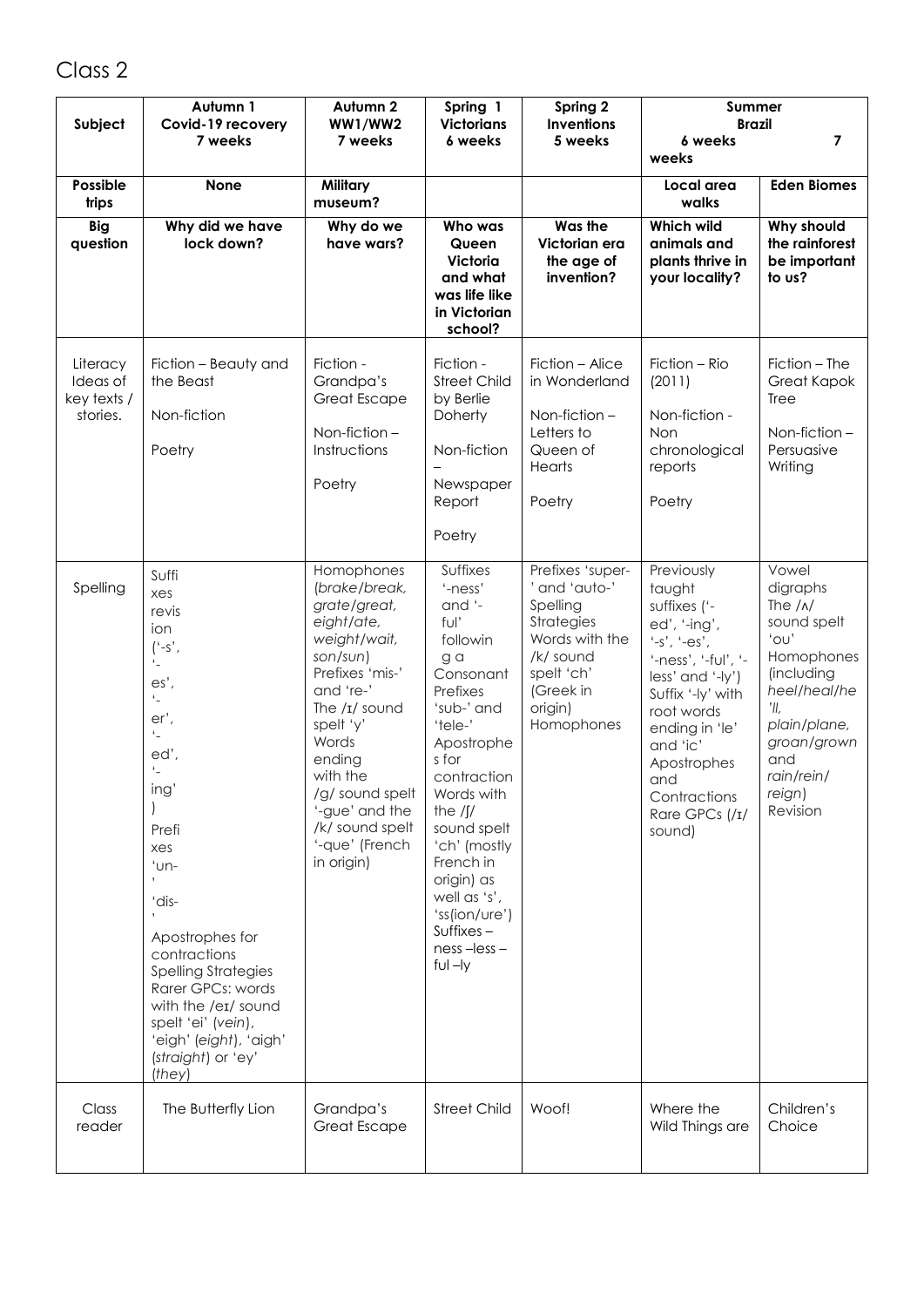| Maths                                                  | Assessment of<br>children post<br>lockdown<br>Place value<br>Addition and<br>subtraction                      | Addtion and<br>Subtraction<br>Multiplication<br>and division<br>Length/Perime<br>ter   | Multiplicati<br>on and<br><b>Division</b><br>Money<br>Statistics<br>Area  | Length and<br>Perimeter<br>Fractions<br>Fractions and<br>Decimals | Fractions<br>Time<br>Decimals<br>Money<br>Time                                                                                                                        | Properties of<br>Shape<br>Mass and<br>Capacity<br>Statistics<br>Position and<br>Direction |  |
|--------------------------------------------------------|---------------------------------------------------------------------------------------------------------------|----------------------------------------------------------------------------------------|---------------------------------------------------------------------------|-------------------------------------------------------------------|-----------------------------------------------------------------------------------------------------------------------------------------------------------------------|-------------------------------------------------------------------------------------------|--|
| Science                                                | Diet Nutrition/<br>Healthy heart and<br>circulation                                                           | Classification<br>of living things                                                     | Digestion                                                                 | Teeth                                                             | Parts of plants<br>and flowering<br>life cycles                                                                                                                       | Properties of<br>materials<br>states of<br>matter and<br>evaporation                      |  |
| Computin<br>g                                          | Review skills post covid-19 lockdown<br>Digital Literacy- health wellbeing and<br>Lifestyle and online safety |                                                                                        | animation<br>bullying                                                     | Information technology-<br>Digital literacy-cyber                 |                                                                                                                                                                       | Computer Science-coding<br>Information technology-<br>podcast                             |  |
| Design<br>Technolo<br>gу<br><b>Blocked</b><br>with Art | Design and make a bag make do and<br>mend using something to recycle                                          |                                                                                        | Design and Make an<br>invention similar to Rudi<br>Goldberg               |                                                                   | Design and Make a carnival<br>costume                                                                                                                                 |                                                                                           |  |
| History                                                | Individual lock down<br>experience                                                                            | $WW1/WW2 -$<br>key events,<br>propaganda<br>and what we<br>have learned<br>as a nation | Victorians-<br>Queen<br>Victoria                                          | Inventions that<br>shaped the<br>world.                           |                                                                                                                                                                       |                                                                                           |  |
| Geograp<br>hy                                          | Map skills - capital cities around<br>Europe.<br>Weather/clouds/climate                                       |                                                                                        | are they?<br>Collecting rainfall -<br>precipitation                       | Cities within the UK - where                                      | understand geographical<br>similarities and differences<br>a region in<br>North or South America<br>Explore the rainforest<br>Sustainability and effect on<br>climate |                                                                                           |  |
| MFL                                                    | Phonics, Greetings, Los números 1-10,<br>¿Qué tienes en tu estuche?, La<br>navidad en España                  |                                                                                        | Classroom language,<br>animales, los colores, Oso<br>Pardo, Old Macdonald |                                                                   | La oruga hambrienta, Days of<br>the Week, Food, Los colores,<br>Café                                                                                                  |                                                                                           |  |
| Music                                                  | First access tuned percussion                                                                                 |                                                                                        |                                                                           | Singing                                                           | Samba-Drumming                                                                                                                                                        |                                                                                           |  |
| Art<br>Blocked<br>with DT                              | Painting portraits Drawing-texture                                                                            |                                                                                        |                                                                           | Printing and collage                                              | 3D Clay pots<br>Paper Mache<br>head dress and Masks                                                                                                                   |                                                                                           |  |
| PE                                                     | <b>Health Related fitness</b>                                                                                 |                                                                                        | Dance                                                                     |                                                                   | Athletics Swimming                                                                                                                                                    |                                                                                           |  |
|                                                        | Multiskills<br><b>Health</b><br>Everyday safety and Basic First aid                                           |                                                                                        | Invasion games basket ball<br>Living in the wider world                   |                                                                   | Striking and fielding<br>Summer term two groups lks2/<br><b>Relationships</b><br>Internet and everyday life                                                           |                                                                                           |  |
| <b>PSHE</b>                                            | Strategies to support well-being                                                                              |                                                                                        | World of work<br>Spending and saving                                      |                                                                   | Respecting others                                                                                                                                                     |                                                                                           |  |
| Cornwall<br><b>PSHE</b>                                | Mental health and keeping well                                                                                |                                                                                        | <b>Relationships</b><br>Skills for using the internet                     | What makes a good friend                                          | UKS2<br>Respectful relationships<br>Consent<br><b>Health</b><br>Puberty 1 and 2<br>Sun and water safety                                                               |                                                                                           |  |
|                                                        |                                                                                                               |                                                                                        |                                                                           |                                                                   | Y6<br>Feelings and common<br>anxieties when changing<br>school<br>Changing School                                                                                     |                                                                                           |  |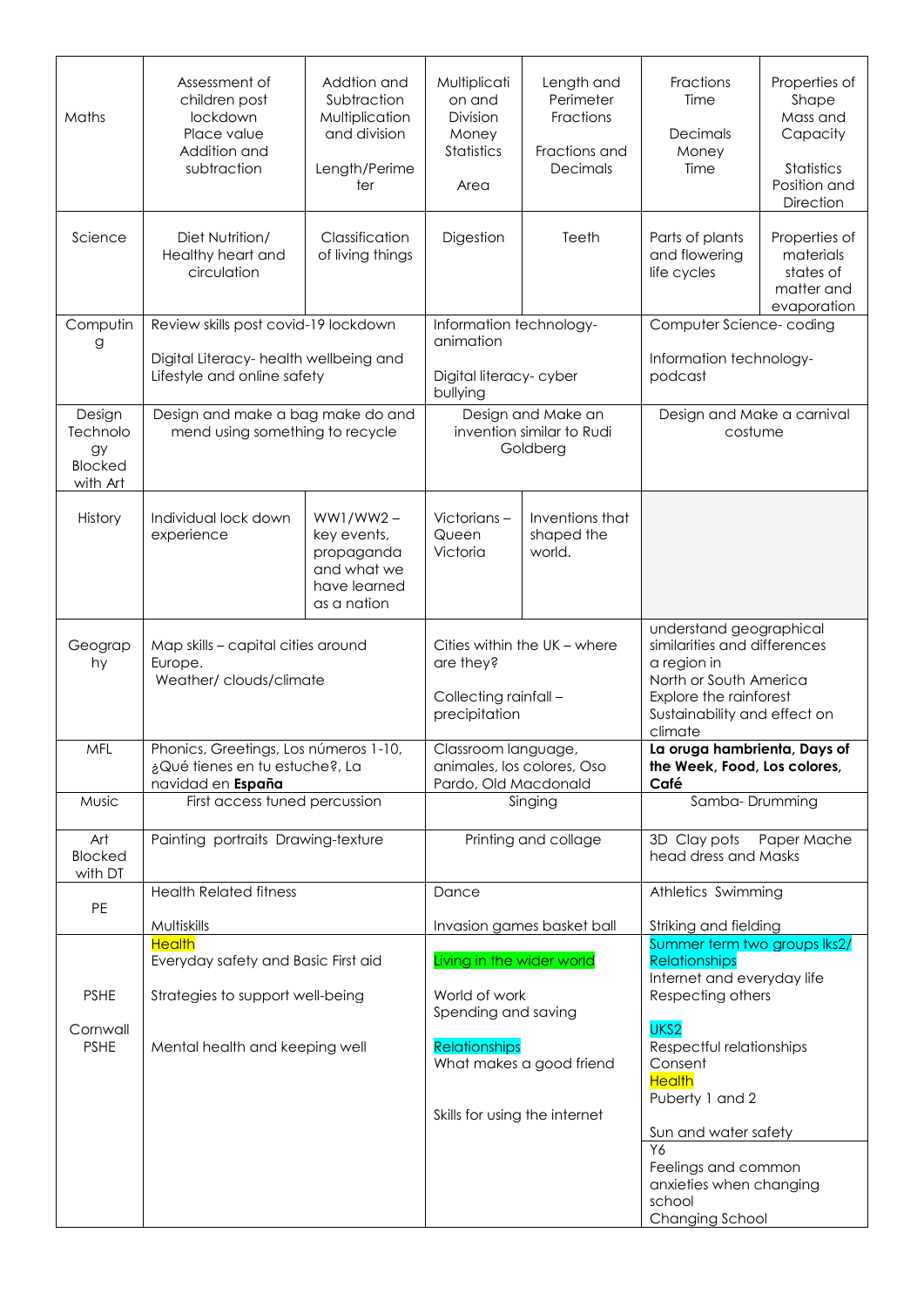| R.E<br>(Including<br>SMSC) | L2.1 What do<br>Christians learn from<br>the Creation story?<br>Value=Love creation<br>story | L2.2 What is it<br>like for<br>someone to<br>follow God?<br>Value=Peace<br>the Christmas<br>Story | $L2.9$ How<br>do festivals<br>and<br>worship<br>show what<br>matters to<br>$\Omega$<br>Muslim?<br>Value=Trust<br>Noah's Ark | $L2.10$ How do<br>festivals and<br>family life show<br>what matters<br>to<br>Jewish<br>people?<br>Value=Fellows<br>hip The Last<br>Supper | L <sub>2</sub> .4 What kind<br>of world did<br>Jesus want?<br>Value=Friends<br>hip The story of<br>the paralysed<br>man | $L2.12$ How<br>and why do<br>people<br>try to make<br>the world a<br>better<br>place? (C,<br>M/J, NR<br>Value=Justic<br>e Jonah and<br>the Whale |
|----------------------------|----------------------------------------------------------------------------------------------|---------------------------------------------------------------------------------------------------|-----------------------------------------------------------------------------------------------------------------------------|-------------------------------------------------------------------------------------------------------------------------------------------|-------------------------------------------------------------------------------------------------------------------------|--------------------------------------------------------------------------------------------------------------------------------------------------|
|----------------------------|----------------------------------------------------------------------------------------------|---------------------------------------------------------------------------------------------------|-----------------------------------------------------------------------------------------------------------------------------|-------------------------------------------------------------------------------------------------------------------------------------------|-------------------------------------------------------------------------------------------------------------------------|--------------------------------------------------------------------------------------------------------------------------------------------------|

### Class 3 Y5/6 Long Term Plan - 2020/2021

|                                                 | Autumn 1                                                                                                                                                                                                                        | Autumn 2                                                                                                     | Spring 1                                                                                                                                           | Spring 2                                                                                                                | Summer                                                                                                                                                               |                                                                                                                                                                                      |
|-------------------------------------------------|---------------------------------------------------------------------------------------------------------------------------------------------------------------------------------------------------------------------------------|--------------------------------------------------------------------------------------------------------------|----------------------------------------------------------------------------------------------------------------------------------------------------|-------------------------------------------------------------------------------------------------------------------------|----------------------------------------------------------------------------------------------------------------------------------------------------------------------|--------------------------------------------------------------------------------------------------------------------------------------------------------------------------------------|
| Subject                                         | Covid-19<br>recovery                                                                                                                                                                                                            | WW1/WW2<br>7 weeks                                                                                           | Victorians<br>6 weeks                                                                                                                              | Inventions<br>5 weeks                                                                                                   | <b>Brazil</b><br>6 weeks                                                                                                                                             | 7 weeks                                                                                                                                                                              |
|                                                 | 7 weeks                                                                                                                                                                                                                         |                                                                                                              |                                                                                                                                                    |                                                                                                                         |                                                                                                                                                                      |                                                                                                                                                                                      |
| Possible                                        | None                                                                                                                                                                                                                            | Military                                                                                                     |                                                                                                                                                    |                                                                                                                         | Local area                                                                                                                                                           | Eden Biomes                                                                                                                                                                          |
| trips                                           |                                                                                                                                                                                                                                 | museum?                                                                                                      |                                                                                                                                                    |                                                                                                                         | walks/beach                                                                                                                                                          |                                                                                                                                                                                      |
| <b>Big</b><br>question                          | Why did we<br>have lock<br>down?                                                                                                                                                                                                | Why do we have<br>wars?                                                                                      | Who was<br>Queen<br>Victoria and<br>what was life<br>like in<br>Victorian                                                                          | Was the<br>Victorian era the<br>age of<br>invention?                                                                    | Which wild<br>animals and<br>plants thrive in<br>your locality?                                                                                                      | Why should<br>the rainforest<br>be important<br>to us?                                                                                                                               |
|                                                 |                                                                                                                                                                                                                                 |                                                                                                              | school?                                                                                                                                            |                                                                                                                         |                                                                                                                                                                      |                                                                                                                                                                                      |
| Literacy<br>Ideas of<br>key texts /<br>stories. | Poetry-<br>Parts of<br>speech<br>Revision of<br>basic<br>punctuation<br>, Spelling<br>Grammar<br>terminology<br>Assessment<br>of children<br>post<br>lockdown<br>Pi Corbett<br>man in<br>search of his<br>$I$ <sub>UC</sub> $k$ | Descriptive writing<br>Diary of a soldier<br>Persuasive text-<br>should we have<br>wars?<br>War poetry       | Around the<br>world in 80<br>days writing-<br>wanted<br>posters/new<br>chapter<br>Biography of<br>Queen<br>Victoria<br>Dairy of a<br>school child. | Shirt machine<br>(fictional)<br>instructional<br>writing for an<br>invention<br>Newspaper<br>report of new<br>invention | Research and<br>note taking<br>Non<br>chronological<br>report about<br>brazil                                                                                        | Post cards<br>from Brazil<br>Letters to MPs<br>and Local<br>council re<br>environment<br>and<br>sustainability.<br>Make a<br>leaflet<br>advertising a<br>local tourist<br>attraction |
| Spelling                                        | cious tious<br>cial tial ant<br>ance ancy<br>ent ence<br>ency                                                                                                                                                                   | Able ably ible ibly<br>fer<br>ate, ify, ity, en, ise,<br>ness<br>Hypens I before e<br>ough<br>Silent letters | Ce nouns se<br>verbs<br>homophone<br>s que K<br>sound is ch                                                                                        | s sound is sc ay is<br>eigh ey ei sh is<br>ch c instead of<br>$\overline{\mathsf{S}}$<br>double letters                 | Prefixes auto -<br><u>bi - trans - tele -</u><br>circ<br><u>auto - bi</u><br>- trans - tele -<br>circ In, im, ir, il,<br>sus, pro In, im, ir,<br><u>il, sus, pro</u> | Homophones<br>Common mis<br>spelt words                                                                                                                                              |
| Class<br>reader                                 | Camel trail<br>Pearl<br>Davey<br>Local story                                                                                                                                                                                    | Michael<br>Morporgo<br>Private peaceful                                                                      | Around the<br>world in 80<br>days                                                                                                                  | Oranges in no-<br>mans land<br>Elizabeth Laird                                                                          | The explorer<br>Katherine<br>Rundell                                                                                                                                 | The day the<br>crayons<br>came home                                                                                                                                                  |
| Maths                                           | Assessment<br>of children<br>post<br>lockdown<br>Place value<br>Addition<br>and<br>subtraction                                                                                                                                  | Multiplication and<br>division<br>Fractions<br>Geometry/positio<br>n and direction                           | Decimals<br>Percentages<br>Algebra<br>Converting<br>units<br>measures                                                                              | Perimeter area<br>and volume<br>Ratio<br>statistics                                                                     | Geometry-<br>properties of<br>shape<br>SATS prep and<br>consolidation                                                                                                | Transitions<br>And<br>investigations                                                                                                                                                 |